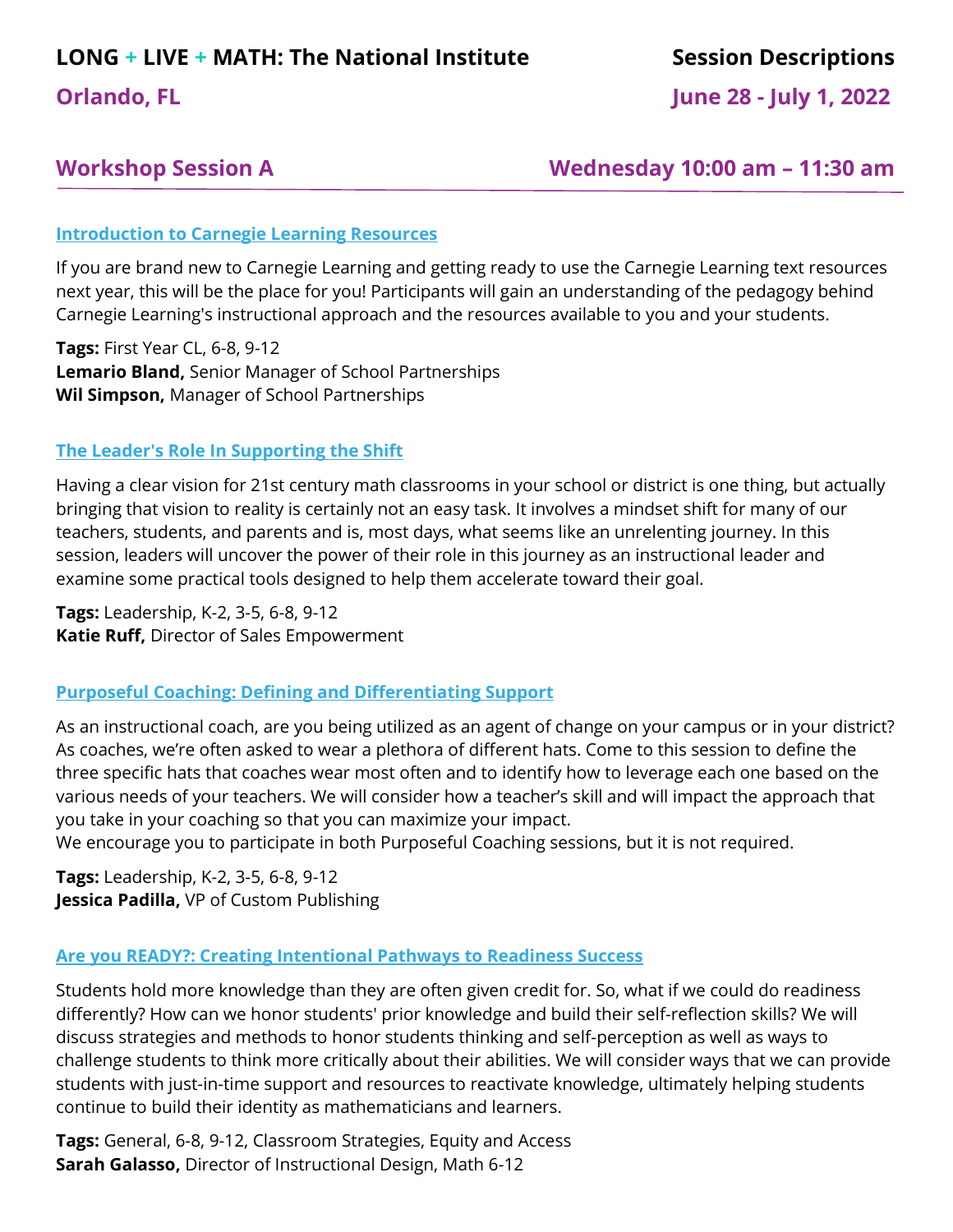# **Fraction Traction: The Missing Part of the Whole**

It's no secret that fractions can sometimes be a difficult concept for students to understand. But why is that? What's missing? Fractions are an extremely abstract concept, and without adequate concrete and representational experiences that build fraction number sense, students never fully understand what the abstract symbols mean. In this session, participants will experience, analyze, and practice the language and models used to help students understand and develop a sound understanding of fractions.

**Tags:** General, K-2, 3-5, Mathematics Content **Mark Christiano,** Manager of School Partnerships

#### **Move Your Body, Grow Your Brain**

Join us as we explore how movement facilitates the brain's readiness and ability to learn and retain information. We will learn strategies that will get students up and moving in your mathematics classroom. Not only are we going to focus on getting information IN, we will focus on getting information OUT!

**Tags:** General, K-2, 3-5, 6-8, 9-12, Classroom Strategies **Erica Buishas,** Senior Manager of Professional Learning Design **Alejandra Neira,** Manager of School Partnerships

# **Focus Group with the Math Product Team**

Meet with the Carnegie Learning Math authors to provide targeted feedback on components of the Carnegie Learning High School Math Solution from your experience implementing the resources. Bring all of your ideas and opinions.

**Tags:** CL, 9-12 **Sandy Finocchi,** Chief Mathematics Officer **Amy Jones Lewis,** VP of Instructional Design, Mathematics

# **Supporting & Sustaining MATHia Usage: Accountability, Competitions, and More**

How do we get students excited about making progress in MATHia and hold them accountable for their achievement? We have all asked ourselves this question at some point! Join Hannah as she share ideas for realistic goal-setting and tracking in MATHia and organizing friendly competitions at the student, class, grade, and school-wide levels. Leave with some concrete plans and takeaways for the coming academic year. Let's make MATHia a part of YOUR school's everyday culture!

**Tags:** CL, 6-8, 9-12, Classroom Strategies **Hannah Sneed,** Senior Manager of School Partnerships

# **Keep It, Change It, Rearrange It: Differentiating Tasks**

Have you ever found it challenging to formatively assess students with a variety of needs? Come to this session to deepen your understanding of different student needs and build your capacity in developing differentiated tasks for your classroom.

**Tags:** General, 6-8, 9-12, Equity and Access **Saradhi Saripalli,** Senior Manager of School Partnerships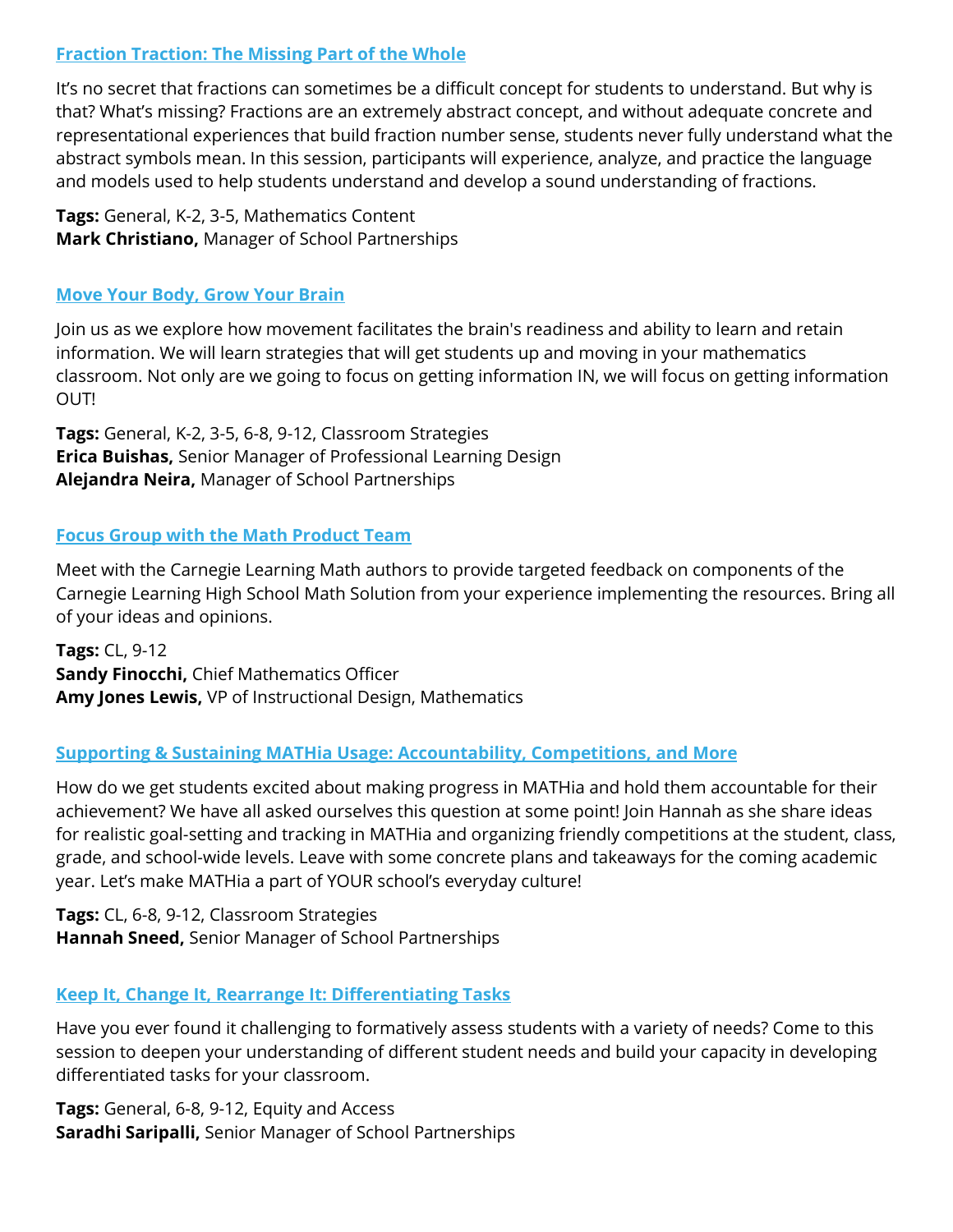# **The Sum of Culturally Responsive Teaching and the Difference It Makes**

Successfully teaching students from culturally diverse backgrounds requires a new way of teaching that is grounded in an understanding of the role of culture in learning. In this session on Culturally Responsive Teaching, participants will learn how to integrate the cultures represented in their classroom into their instruction and how to create conditions that are culturally inviting for ALL. Through group discussions and activities, participants will be challenged to reflect on their own background and experiences while examining the impact cultural responsiveness can have on student achievement.

**Tags:** General, K-2, 3-5, 6-8, 9-12, Equity and Access **Jasmine Sanders,** Director of Professional Learning

# **Make Your Planning Count! Collaboration, Discourse, and Pacing**

Do you want to optimize your plan time? Do you want to deliver engaging lessons that encourage student discourse and collaboration? Do you want to do all this while keeping on pace in the program. Join us for a demonstration and discussion of the planning and delivery practices that give teachers the biggest "bang for the buck" in inquiry-based learning.

**Tags:** General, K-2, 3-5, 6-8, 9-12, Classroom Strategies **Andrew Roberts,** Manager of School Partnerships

# **Workshop Session B Wednesday 1:00 pm – 2:30 pm**

# **MATHia 101: Getting the MATHia Party Started**

What should Learning Individually on MATHia look like, sound like, and feel like? Come join us for an interactive and informative session that will leave you with a clear picture of a successful MATHia implementation. Explore course content and leave with an understanding of how to navigate MATHia from a student's perspective, a knowledge of the key features, and the ability to create an effective implementation.

**Tags:** First Year CL, 6-8, 9-12, Classroom Strategies **Jerod Smith,** Manager of School Partnerships

# **Leadership: Creating Structures for a Successful Implementation of a High Quality Curriculum**

Leadership makes ALL the difference in the implementation of a rigorous, student-centered curriculum. We will delve into a framework of implementing a high-quality curriculum which fosters an environment of high expectations and accountability while establishing an "access for all students" attitude. As we return to school in this post-COVID world, we as leaders are the catalyst in creating a culture of optimal student achievement. Join us in learning how to create and develop a plan for success!

**Tags:** Leadership, K-2, 3-5, 6-8, 9-12, Data and Assessment **Traci Phillips-Roach,** Director of Professional Learning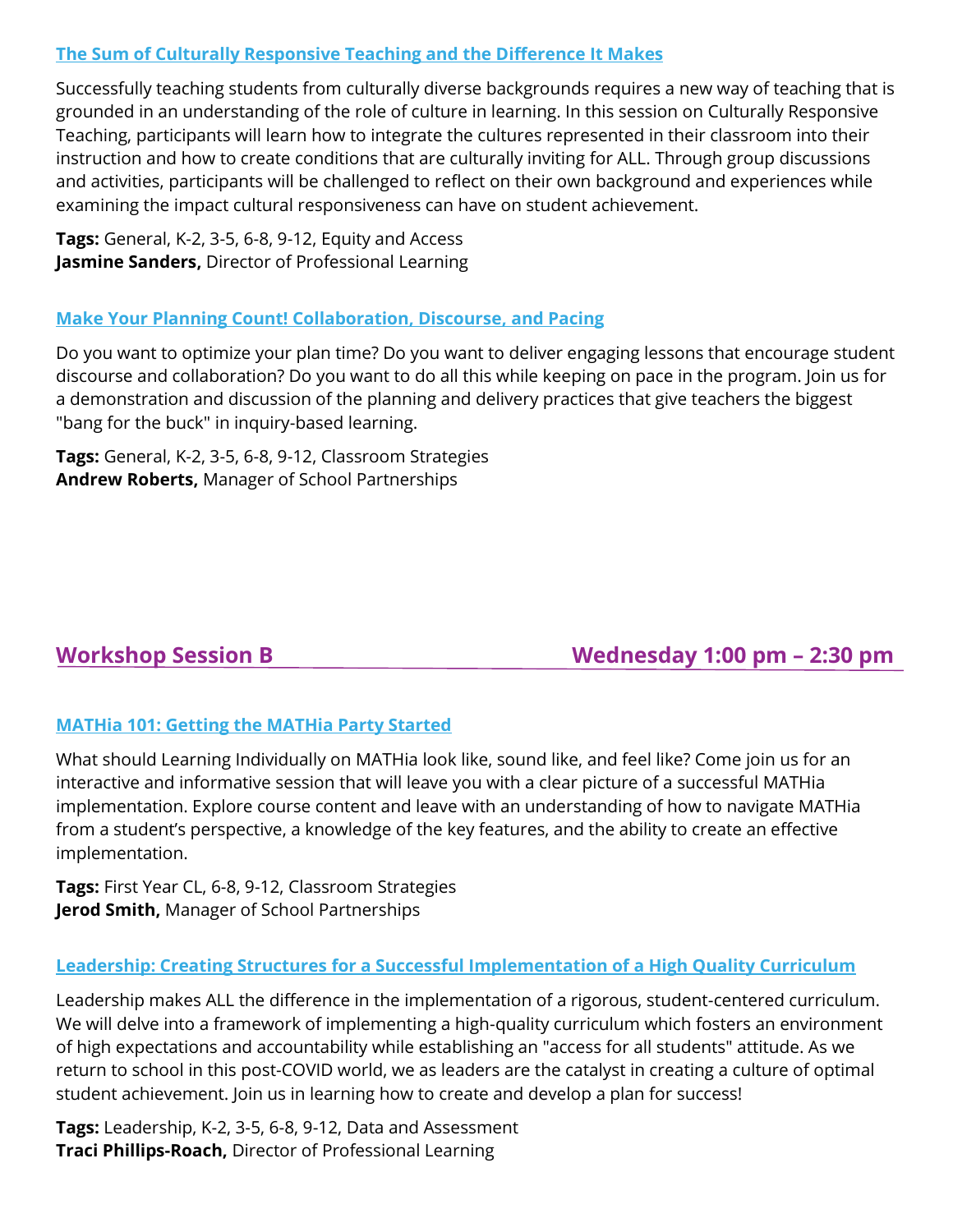# **Purposeful Coaching: Facilitating the Coaching Cycle**

As an instructional coach, do you constantly feel inundated by the number of things that you could focus on with your teachers? As coaches, we constantly feel the pressure to increase our impact. Come to this session to explore how the coaching cycle can help you increase your focus with teachers. We will practice each phase of the coaching cycle to help you create purpose and goals around the work you do every day. Throughout this session, we will connect back to the three specific hats that coaches wear and the skill and will levels of your teachers.

We encourage you to participate in both Purposeful Coaching sessions, but it is not required.

**Tags:** Leadership, K-2, 3-5, 6-8, 9-12 **Jessica Padilla,** VP of Custom Publishing

## **Strategies for Accelerating Student Learning**

Are you wondering how best to accelerate your students' learning? Have you considered how you can use MATHia and the Carnegie Learning resources to enhance students' mathematical experiences? Come and engage in a small group tutoring session. Learn about the re-engagement process which outlines how we support student learning by building on students' existing knowledge.

**Tags:** CL, 6-8, 9-12 **Courtney Lewis,** Senior Director of Tutoring Services

## **Get in Line: The Power of Open Number Line**

Join us today as we explore the power of an open number line! We will explore and experience using number lines to dive into reasoning about numbers through a variety of engaging strategies.

**Tags:** General, K-2, 3-5, Mathematics Content, Classroom Strategies **Vicky Wood,** Senior Manager of School Partnerships

# **To Ask or Not To Ask? What Questions Should We Be Using to Drive Our Lessons?**

Did you know that teachers ask over 400 questions per day? But not all questions push our lessons in the direction we intended. How do we ensure we are asking the questions that promote the thinking and discourse we want to elicit from our students? Come explore different question types and how we can use them to engage our students in mathematical thinking and discourse.

**Tags:** General, 6-8, 9-12, Classroom Strategies **Peter Carellas,** Senior Manager of School Partnerships

#### **Being Creative with Your Carnegie Learning Resources**

How can I make the most of my Carnegie Learning resources when planning lessons? Come experience a CL lesson showcasing flexible uses of the Carnegie Learning resources including new ways to use warmups, review problems, and lesson features, incorporate MATHia problems, and make effective use of the Teacher's Implementation Guide. Practice the planning process with a colleague and leave with fun new ideas to use with your students this fall.

**Tags:** CL, 6-8, 9-12, Classroom Strategies **Janet Tomlinson,** Senior Manager of Professional Learning Design **Janet Tomlinson,** Manager of School Partnerships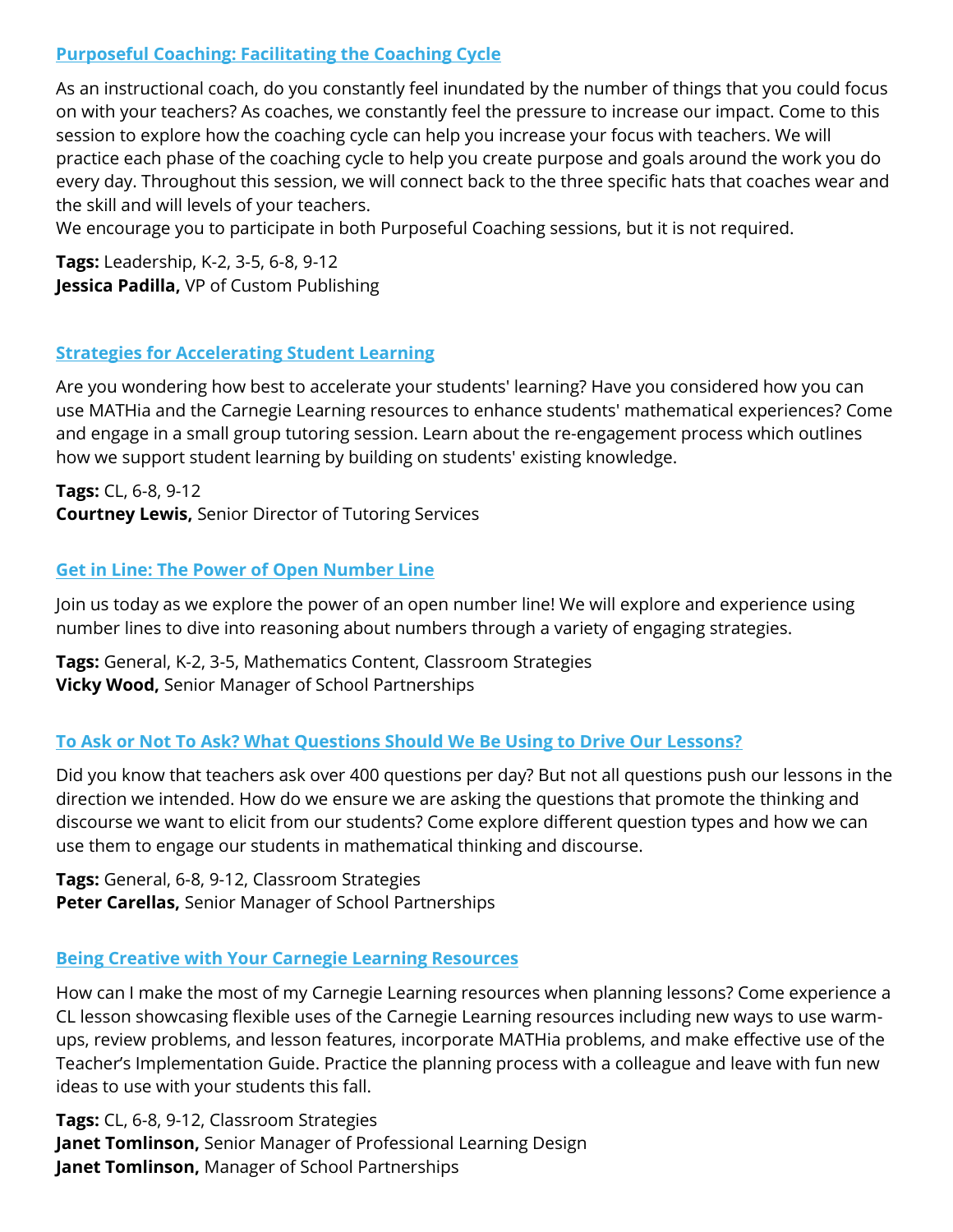# **Best Practices with MATHia: Panel of CL Partners**

In this session you will hear from current MATHia users. These teachers will talk about how they are currently using MATHia in a remote, hybrid, or onsite classroom. We will cover topics from usage, motivation, data, and best practices. We will take questions from the audience along with sharing the most popular questions that we get from current partners.

**Tags:** CL, 6-8, 9-12 **Jami Franke,** Director of Professional Learning **Jami Franke,** Director of Professional Learning

# **Opening Opening Up Our Math Instruction: Creating Equitable Access for Our Multilingual Students**

For many educators, the challenge of bringing language and math instruction together is a relatively new one. Many math teachers who don't see themselves as language instructors are now responsible for providing effective math instruction to ELLs. This session will focus on the importance of and strategies for: teaching academic vocabulary, reading and understanding written math problems, building background knowledge, and increasing student language production in the mathematics classroom.

**Tags:** General, 6-8, 9-12, Classroom Strategies, Equity and Access **Albert Madrigal,** Manager of School Partnerships

#### **Ethnomathematics: Learning In a Cultural Context**

Behind every student is an untold story! How can teachers use culture and the timeless art of story-telling to recapture students' focus and curiosity to learn mathematics in community?

**Tags:** General, K-2, 3-5, 6-8, 9-12, Classroom Strategies, Equity and Access **Alejandra Neira,** Manager of School Partnerships

# **Creating a Culture of Vulnerability in the Math Classroom**

Vulnerability is not a weakness, it's our most accurate measure of courage. In this session, we will explore ways to create a space in our schools and classrooms where teachers and students can walk in, take off their layers of armour, be their true authentic selves, stay curious and take risks.

**Tags:** General, K-2, 3-5, 6-8, 9-12, Classroom Strategies, Equity and Access **Katie Ruff,** Director of Sales Empowerment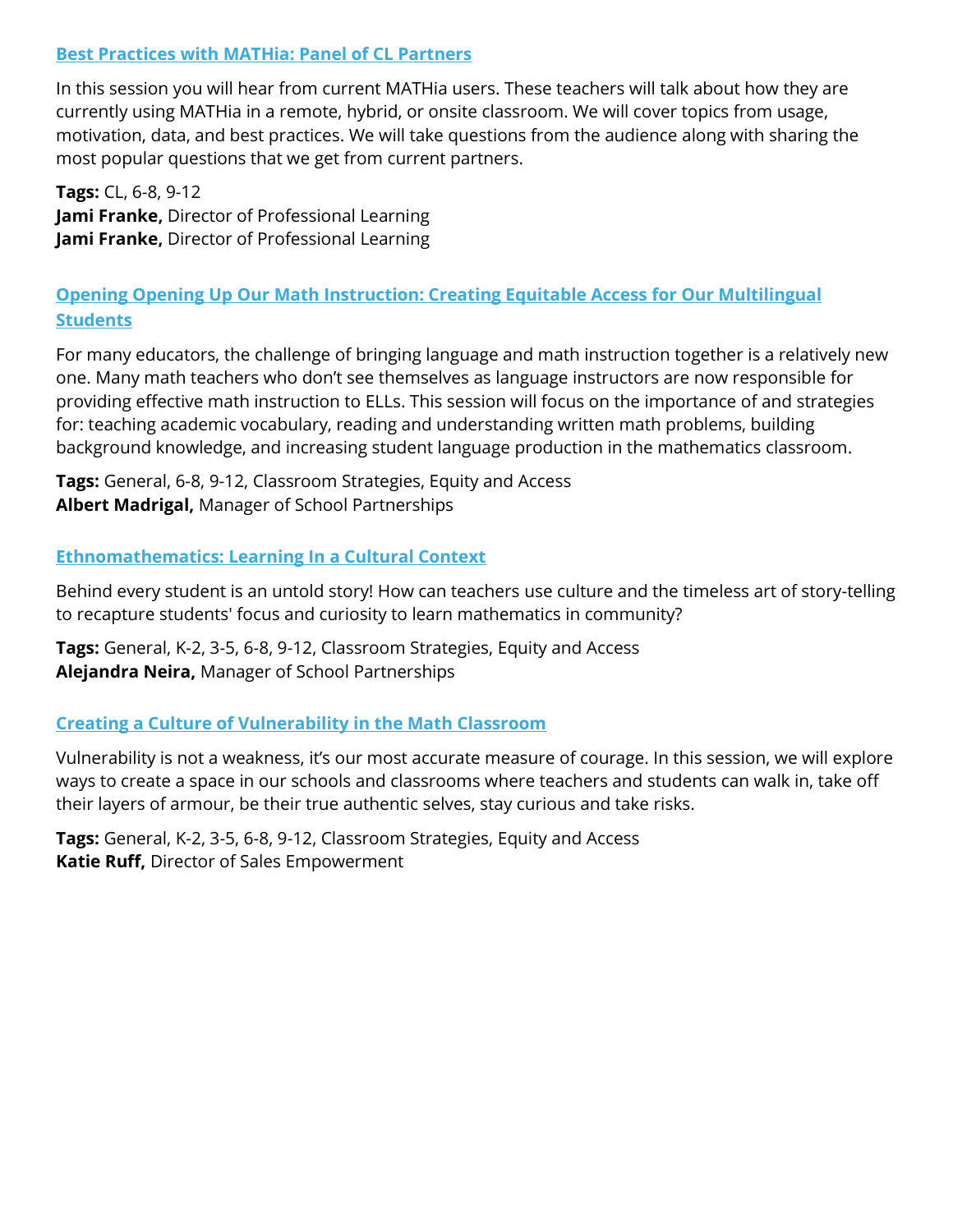# **Teacher's Toolkit 101: The Teacher Side + Reports**

To make the most of MATHia in your classroom, teachers need to be able to set up and manage their classes and content. In this session, you'll gain a detailed understanding of how to set up and manage the day-to-day student work within MATHia. We'll explore the teacher side of MATHia (Teacher's Toolkit) and analyze student reports.

**Tags:** First Year CL, 6-8, 9-12 **Michael Morici,** Senior Manager of School Partnerships

#### **Analyzing Leadership Reports to Optimize Teacher Support and Student Achievement**

How are you driving change in your mathematics classrooms? Do you foster an environment that supports and encourages teachers to use MATHia data to drive instruction? We will explore ways to develop manageable habits for incorporating leadership reports and other MATHia report data into your daily and weekly routines in order to develop a culture of accountability and success for coaches, teachers and students!

**Tags:** Leadership, CL, 6-8, 9-12, Data and Assessment **Traci Phillips-Roach,** Director of Professional Learning

#### **AEW Q&A with Instructional Design**

Have you ever wondered why the Middle School Math Solution text begins with the geometry strand? Or why circles is not its own module in the High School Geometry Math Solution? If so, now is your chance to ask the experts! In this session, Sandy Finocchi and Amy Lewis will have the answers to these and all other content design questions. Ask now or forever hold your question!

**Tags:** AEW Only, 6-8, 9-12 **Jasmine Sanders,** Director of Professional Learning **Hannah Sneed,** Senior Manager of School Partnerships **Jasmine Sanders,** Director of Professional Learning **Amy Jones Lewis,** Senior Manager of School Partnerships

#### **The Arc of Assessment with CL Resources**

As a teacher, have you ever thought about creative ways to assess your students from beginning to end, that will not only make their learning come alive, but the data from the assessments begin to paint a picture. Join us in the arc of assessment where we focus on ways to generate formative and summative data techniques informing us on what to do between the 'Getting started' and the 'Talk the Talk'.

**Tags:** CL, 6-8, 9-12, Mathematics Content, Data and Assessment **Chariese Crawford,** Senior Manager of School Partnerships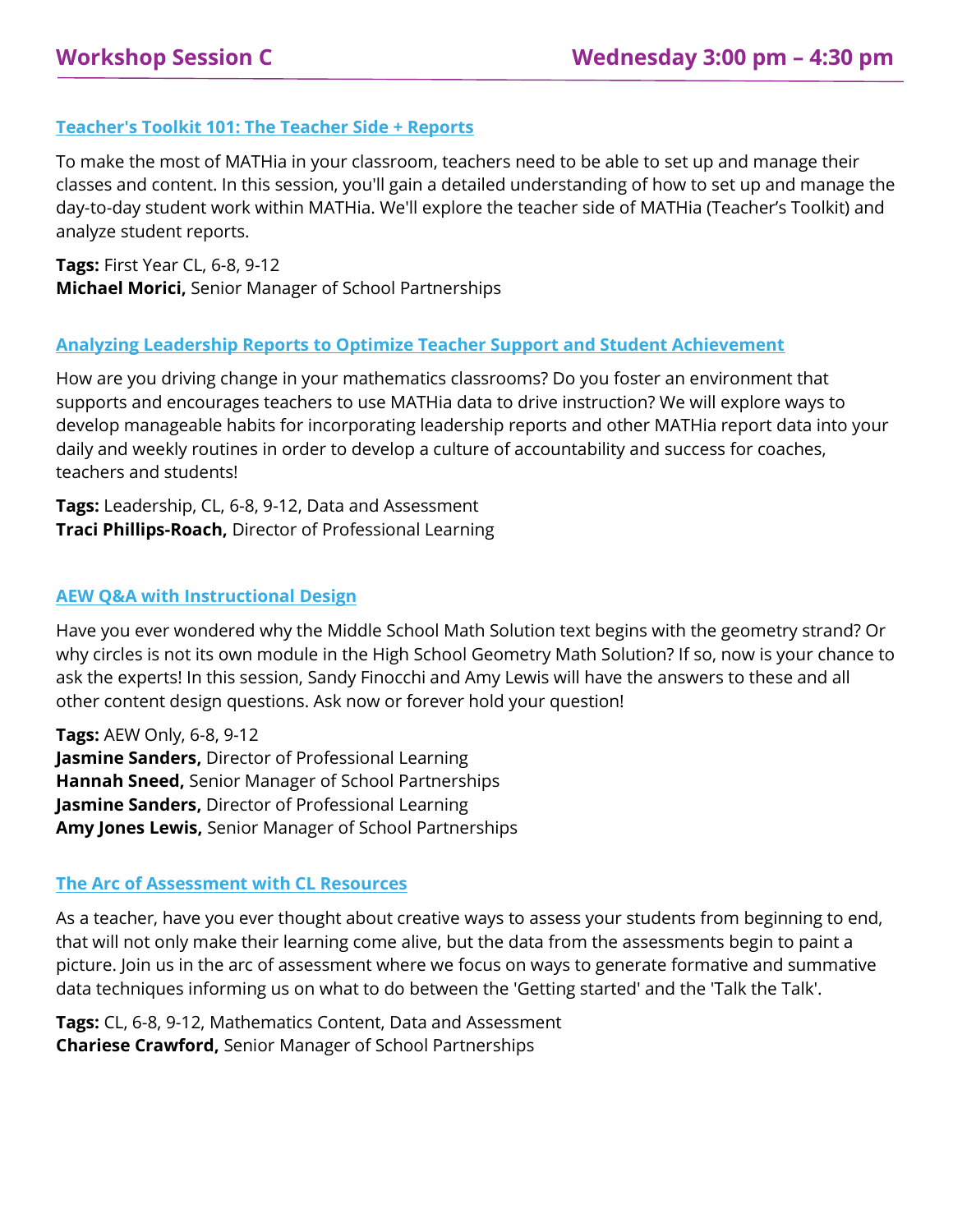# **Promoting Discourse Through Number Talks**

Number talks position students to own the mathematics as they communicate their thinking and make connections among ideas and strategies. During this session, you will engage in this rich routine with your student hat on and then develop impactful strategies for facilitating meaningful mathematical discourse as we reflect on the experience.

**Tags:** General, K-5, Mathematics Content, Classroom Strategies **Rachel Schwartz,** Director of Professional Learning Design

#### **Empowering Students: The Power of Productive Struggle**

During this session you'll have the opportunity to experience struggle from a student's perspective. You'll observe multiple facilitation strategies designed to encourage and empower your students to become successful problem solvers.

**Tags:** General, K-2, 3-5, 6-8, 9-12, Mathematics Content, Classroom Strategies **Jack Crumm,** Senior Manager of School Partnerships

## **Accommodating Your Resources for Student Success**

Accommodating your instructional materials in meaningful ways allows students to engage, explore, and develop math topics and concepts while developing their language proficiency. Leave this session with specific strategies to accommodate your instructional materials to support every learner in your classroom as they move through your rigorous mathematics classroom no matter their home language.

**Tags:** CL, 6-8, 9-12, Classroom Strategies, Equity and Access **Julie Stowell-Moss,** Director of Professional Learning

# **Blended! Making Connections between MATHia and MATHbook**

Are you looking for ways to better showcase the connections between MATHia content and MATHbook problems? Would you like to help your students communicate on paper what they have mastered digitally? Come join us to get tips on connecting Learning Individually (MATHia) with Learning Together (MATHbook). Participants should have prior knowledge of implementing MATHia and MATHbook. (This is not a MATHia beginner session).

**Tags:** CL, 6-8, 9-12, Classroom Strategies **Aaron Houston,** Manager of School Partnerships **Aaron Houston,** Customer Education Manager

#### **Maximizing Differentiation with Station Rotations**

In this session, participants will learn how to apply best practices of differentiation with station rotations in a math classroom. We will explore how to utilize data to effectively create student groups, a model for effectively delivering content, and ideas for how to quickly regroup to continue the learning.

**Tags:** General, 3-5, 6-8, 9-12, Classroom Strategies **Lemario Bland,** Senior Manager of School Partnerships Error! MergeField was not found in header record of data source.**,** Manager of School Partnerships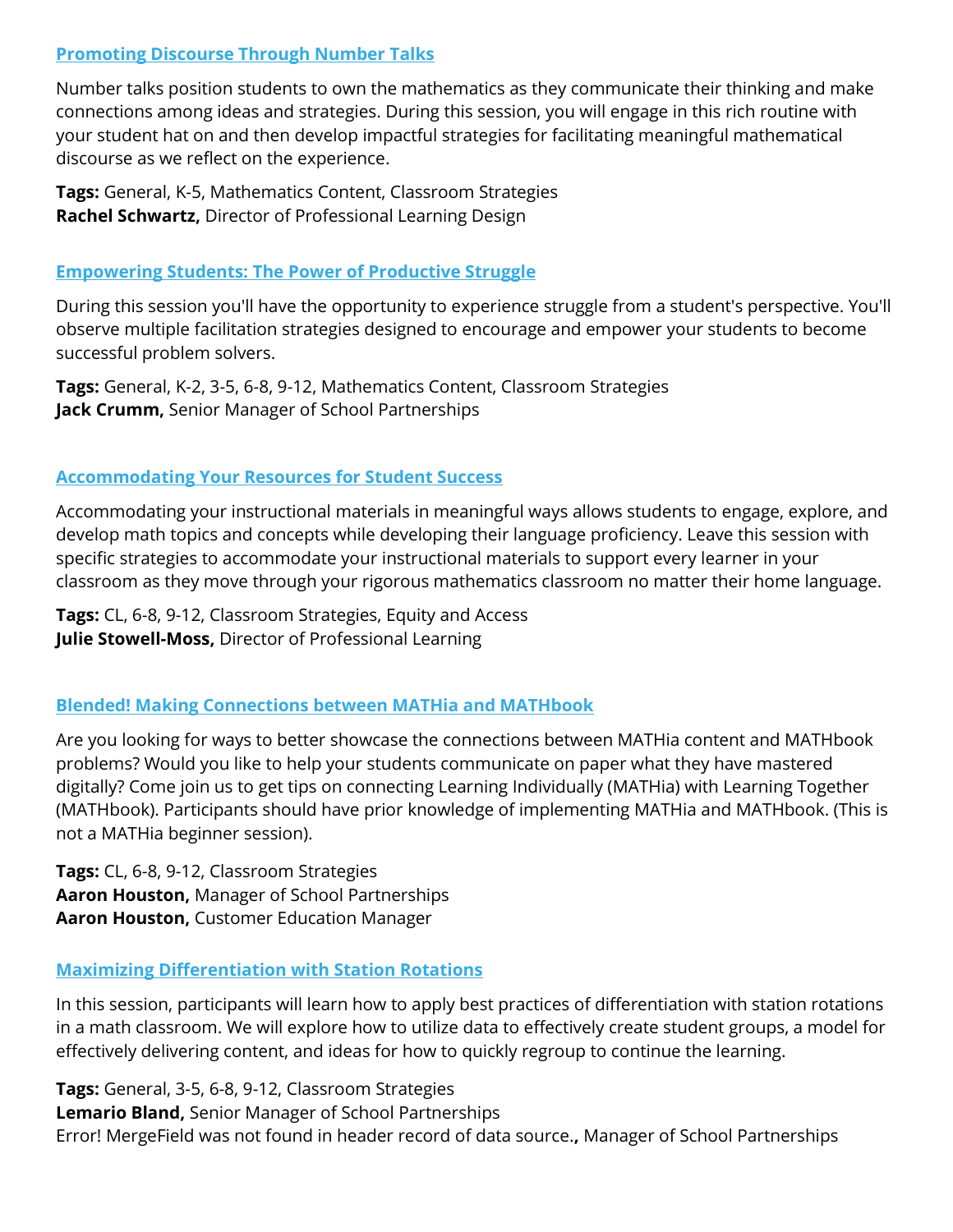# **Implicit Bias Part 1: Break Through Implicit Bias with a Conversation**

Let's talk. We can break through the walls of implicit bias through conversation. The time is now to engage with fellow educators and understand the impact of implicit bias in our daily work. Embracing the fact that we all have them and are not "bad" people for them is the starting point of a movement in powerfully changing classroom practice.

**Tags:** General, K-2, 3-5, 6-8, 9-12, Equity and Access **Jenise Bland,** Manager of School Partnerships **Rayla Thorton,** Manager of School Partnerships

#### **Assessment and Accountability**

Your students took a test. Now what?! How do you determine where students are, and how do you get them to where they need to be? Examine how to use and collect assessment data.

**Tags:** General, 6-8, 9-12, Data and Assessment **Tarin Barrow,** Director of Professional Learning

# **Workshop Session D Thursday 10:00 am – 11:30 am**

#### **Carnegie Learning Lesson: Experience It In Action**

Bring your student hat and teacher hat to this session! Experience a Carnegie Learning demonstration lesson, as a student, to build an understanding of what a Carnegie Learning classroom should look like, sound like, and feel like. Then put on your teacher hat to debrief the role of the facilitator during the lesson, the observed teacher moves, and the potential impact on student learning.

**Tags:** First Year CL, 6-8, 9-12, Classroom Strategies **Erica Buishas,** Senior Manager of School Partnerships **Kris Hobaugh,** VP of Professional Learning

#### **Hone Your Vision: Leading Through Year Two**

Leading through the evolving landscape of changes this past year has been challenging, especially during the first year of implementing new instructional materials. As a school leader, much of your time is spent navigating the varying demands of stakeholders while addressing the instructional needs of teachers and students. In this session, participants will build a long-term roadmap, identify key classroom 'Look Fors', and define stakeholder roles to hone your instructional vision for a successful second year implementation and beyond.

**Tags:** Leadership, CL, 6-8, 9-12, Mathematics Content **Wil Simpson,** Manager of School Partnerships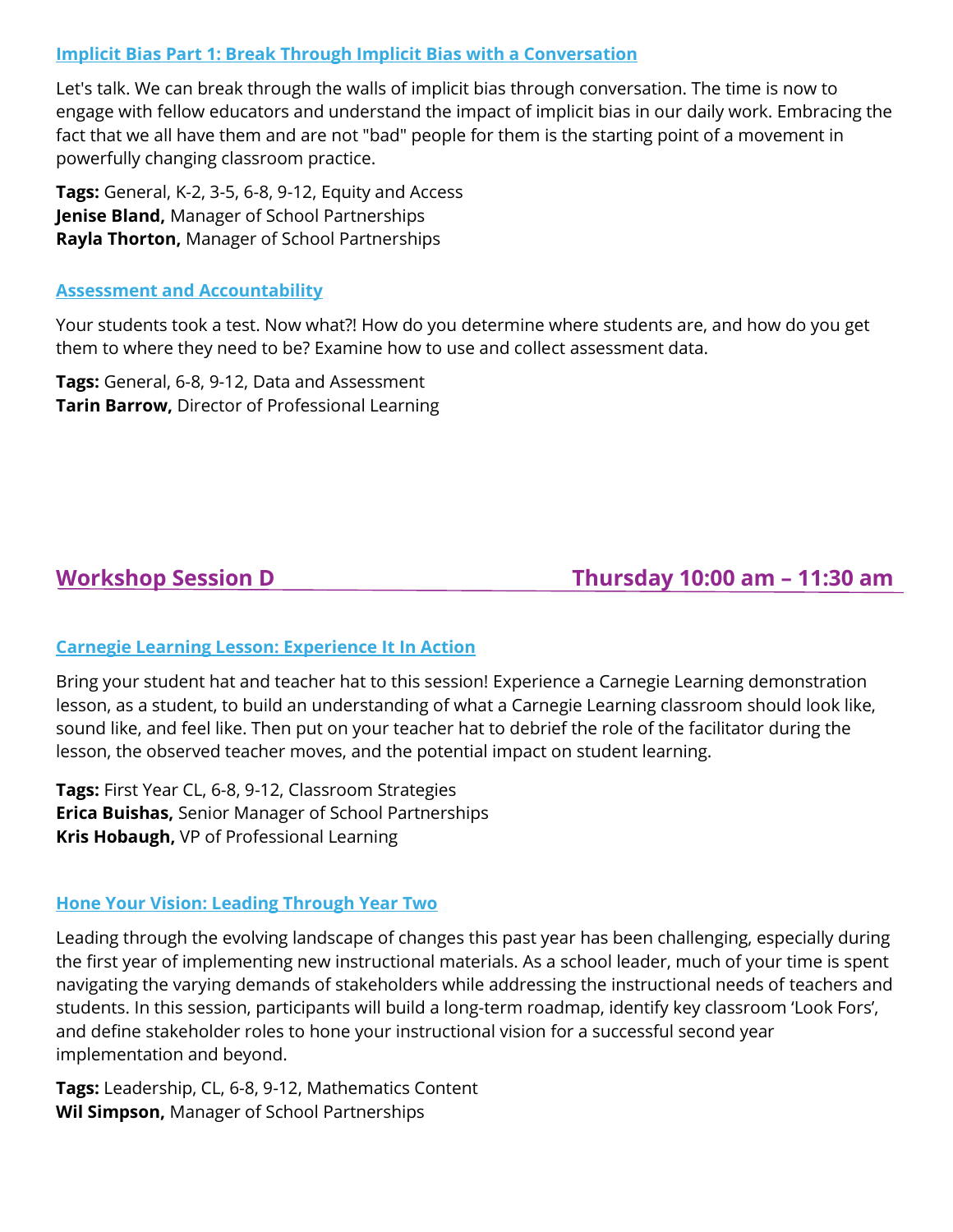# **Facilitating Peer Observations**

Peer observation is about teachers observing each others' practice and learning from one another. It aims to support the sharing of best practice and build awareness about the impact of your own teaching. Join this session to learn more about the WHY and HOW of facilitating peer observations and how you may use this with your staff to promote worthwhile, in-house professional development.

**Tags:** General, Leadership, K-2, 3-5, 6-8, 9-12 **Peter Carellas,** Senior Manager of School Partnerships

# **Getting Students Ready for Algebra 1**

Have you ever wondered what key concepts your middle school students need to be better prepared for Algebra 1? What key concepts/ideas could you be focusing on? What strategies prepare them to be better mathematicians? Come explore two major concepts, Making Sense of Unknowns and Ratios and Proportions, using bar models, area models, double number lines, algebra tiles and graphs. Leave with ideas and problems for your classroom.

**Tags:** General, 6-8, 9-12, Mathematics Content, Classroom Strategies **Janet Tomlinson,** Senior Manager of Professional Learning Design

## **Let's Think (K-5) Math!**

Elementary math isn't always just about math! Hear from two Carnegie Learning Instructional Designers about how they are thinking about K-5 mathematics. We will explore strategies to build on students' natural intellectual curiosity, using play and student discourse to build conceptual understanding and productive habits of mind.

**Tags:** General, K-2, 3-5, Mathematics Content, Classroom Strategies **Amy Jones Lewis,** VP of Instructional Design **Katie Rhee,** Director of Instructional Design

#### **Start Your School Year Strong: Establishing Growth Mindset Math Classroom Norms**

One of the wonderful things about being a teacher is that each new school year presents an opportunity for a fresh start. In this session, we will be exploring norms for the math classroom specifically. Participants will be asked to discuss and evaluate recommendations and then brainstorm potential routines and classroom practices that will help bring these norms alive in your math classrooms next year.

**Tags:** General, K-2, 3-5, 6-8, 9-12, Equity and Access **Mark Christiano,** Manager of School Partnerships

# **Building on Student Strengths Through a Variety of Problem Types**

Carnegie Learning recognizes that students come to you with varying background knowledge. Both MATHbook and MATHia build on student strengths by providing a variety of problem types within each lesson. Join me as we explore each of these problem types and how they fit together to take student engagement to the next level.

**Tags:** CL, 6-8, 9-12, Classroom Strategies, Mathematics Content **Tracey Mulholland,** Customer Education Manager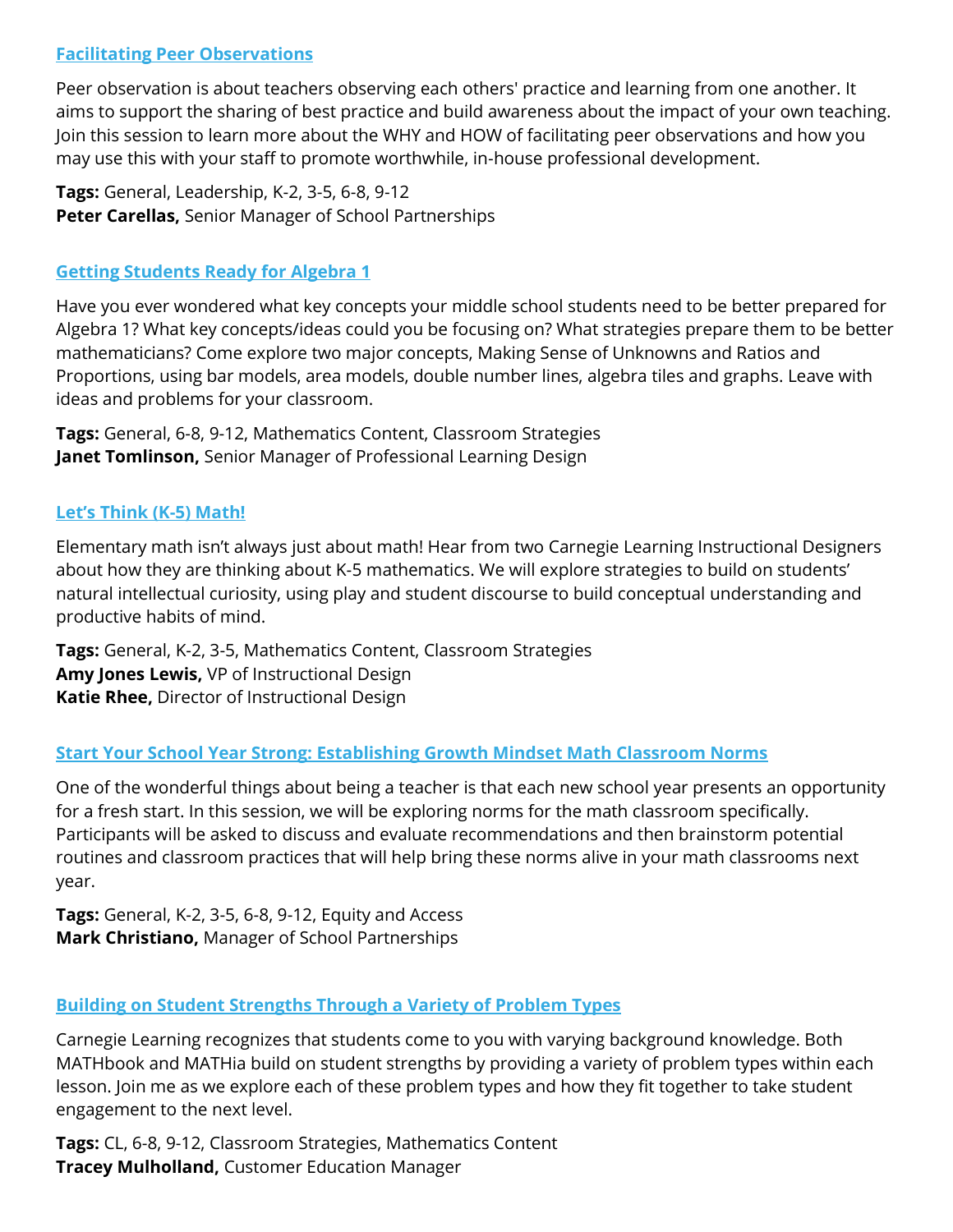# **Edulastic: Tech-Enhanced Assessments**

Assessment tools easy enough for classroom formative assessments, yet sophisticated enough for common interim and benchmark assessments that mirror state tests. Come see how Edulastic will free you from grading stacks of papers, provide true differentiated data, and allow you to give immediate feedback to your students. Note: Edulastic is a free tool. Carnegie Learning teachers have additional access to the Carnegie Learning assessments through Edulastic.

**Tags:** CL, General, 6-8, 9-12, Data and Assessment **Jerod Smith,** Manager of School Partnerships

## **Language Acquisition in Every Classroom**

Learning a language is complex and challenging. Participants will have the opportunity to consider what our students really need to acquire language skills in the content area classroom. We'll examine the levels of language acquisition and the supports teachers need to thoughtfully consider and implement in their day to day instruction in order to provide opportunities for students of every language to fully engage in language acquisition as they learn mathematics content.

**Tags:** General, K-2, 3-5, 6-8, 9-12, Equity and Access **Julie Stowell-Moss,** Director of Professional Learning

## **Implicit Bias Part 2: Classroom Conversations**

How does implicit bias show up in the classroom? Join us for an engaging dialogue around identifying and mitigating instances implicit bias with our students.

**Tags:** General, K-2, 3-5, 6-8, 9-12, Equity and Access **Jenise Bland,** Manager of School Partnerships **Rayla Thorton,** Manager of School Partnerships

# **Student Created Goals: Increasing Achievement**

Join us in developing strategies to support student goal setting in your classroom. Getting students to use their data to create meaningful and achievable goals in order to increase student achievement. After all, we all have high hopes for our students and want to help them grow in both short and long term achievement. This is an introduction to goal setting.

**Tags:** General, K-2, 3-5, 6-8, 9-12, Data and Assessment **Jami Franke,** Director of Professional Learning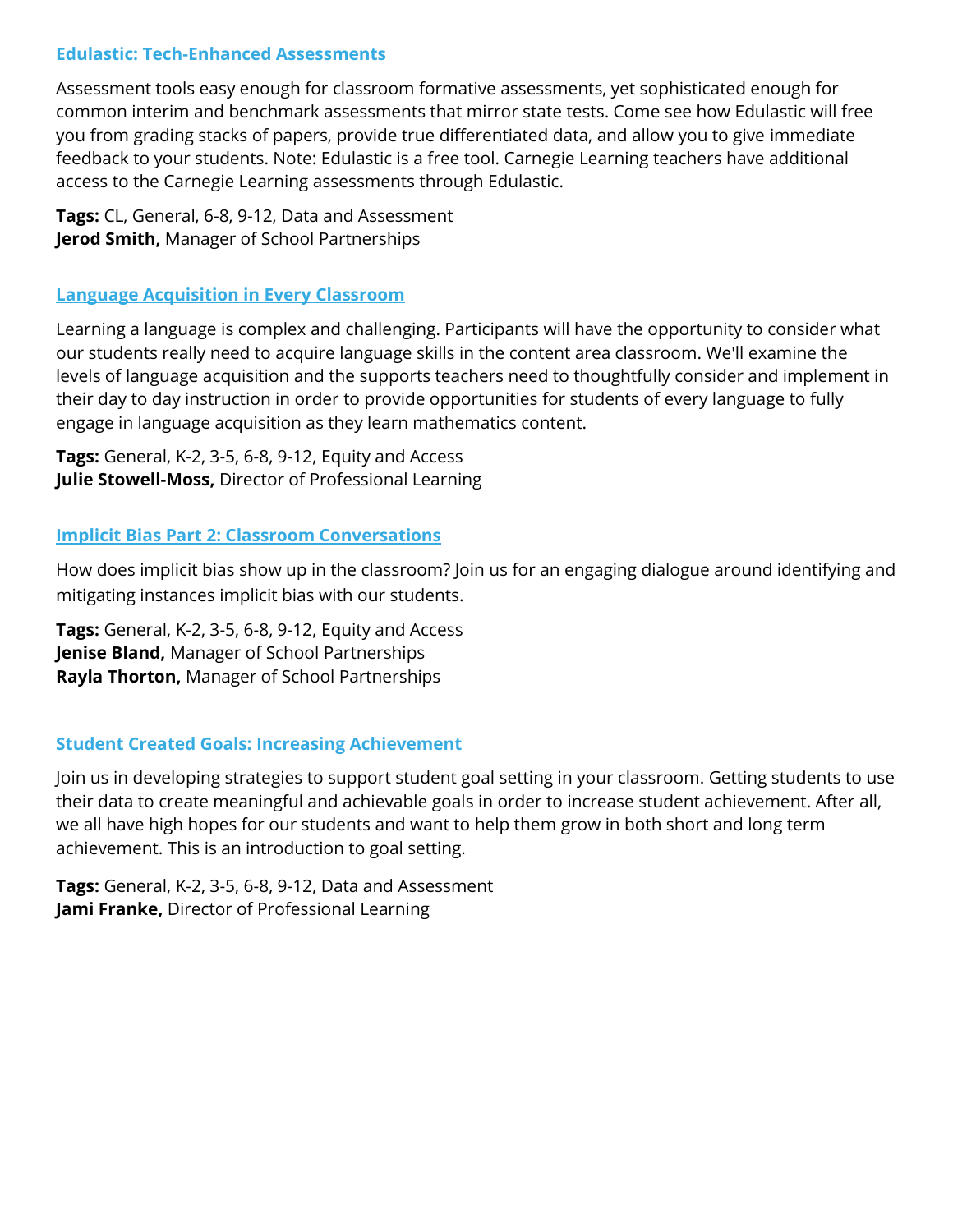### **Carnegie Learning Lesson: Plan It Together**

Join us for a hands-on, collaborative, and interactive session focused on making the most of your lesson planning with Carnegie Learning resources. Discover a process designed to help you be intentional about planning each and every lesson to meet the needs of your students.Collaborate with teachers at your grade level to plan a lesson.

**Tags:** First Year CL, 6-8, 9-12, Mathematics Content, Classroom Strategies **Vicky Wood,** Senior Manager of School Partnerships

#### **Creating Professional Learning That STICKS!**

Interested in learning more about what the research says in regards to characteristics of professional learning? Want to learn more about infusing the essential components that will lead to better implementation? This session will provide you with tools to make your professional learning stick with your participants.

**Tags:** Leadership, K-2, 3-5, 6-8, 9-12 **Rachel Schwartz,** Director of Professional Learning Design

#### **AEW Q&A with MATHia Experts**

Do you have a burning question you wish you could ask the MATHia experts? If you answered yes, now's your chance to hear from Sandy Finochi, Amy Lewis, and other MATHia experts. We will take questions from the audience as well as share answers to some of the most popular questions that we get from current partners. We expect to cover a range of topics including usage, motivation, data, and best practices. Don't miss out!

**Tags:** AEW Only, 6-8, 9-12 **Jasmine Sanders,** Director of Professional Learning **Hannah Sneed,** Senior Manager of School Partnerships **Jasmine Sanders,** Director of Professional Learning **Amy Jones Lewis,** Senior Manager of School Partnerships

#### **Engaging in the Topic Planning Process**

Join this session to engage in a collaborative topic planning process using Carnegie Learning resources. We'll get started with a topic from Module 1, and you'll leave this session with a process that you can take back and replicate with you and your colleagues at your campus/district throughout the year.

**Tags:** CL, 6-8, 9-12, Mathematics Content **Chariese Crawford,** Senior Manager of School Partnerships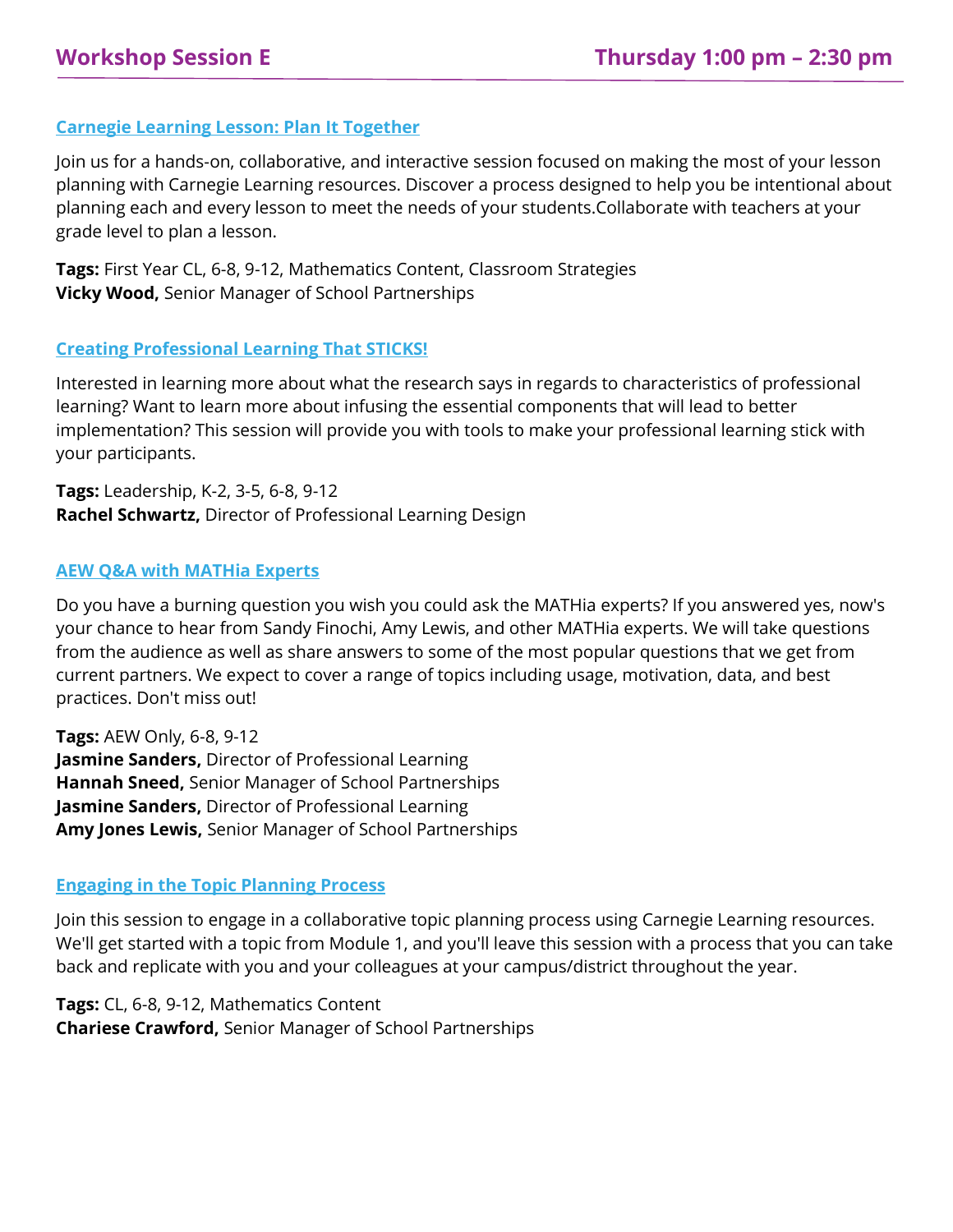### **Get CENTERED for Success with Zorbit's**

What is one math skill you wish your students possessed when they first entered your math class? Would you say Number sense and fluency? If so you are not alone. Come to our sessions to experience how centers can be used to develop number sense and fluency using our Zorbit's resources. Participants will walk away with activities and strategies they can implement in their own classrooms.

**Tags:** General, K-2, 3-5Mathematics Content **Sue Hamilton,** Director of Professional Learning **Jack Crumm,** Senior Manager of School Partnerships

#### **The Collaborative Classroom: Strategies and Beyond**

Set the stage for an outstanding school year by establishing routines and expectations from day one for a collaborative classroom. Come learn and discuss successful strategies designed to promote a productive learning environment. Walk away with a specific action plan to implement in the fall.

**Tags:** General, 6-8, 9-12, Classroom Strategies **Albert Madrigal,** Manager of School Partnerships

## **Creating Access for All Students with the CL Text**

ALL Students need access to high-level mathematical tasks in the Carnegie Learning textbook. In this session, you will experience instructional strategies that create access and set the stage for learning ensuring all students can engage.

**Tags:** CL, 6-8, 9-12, Classroom Strategies, Equity and Access **Michael Morici,** Senior Manager of School Partnerships

#### **Motivating Students Using the MATHia Reports**

Struggling with the student engagement on MATHia??? One word...Reports. This session will allow current MATHia users an opportunity to dig deeper into the MATHia Class and Student Reports, as well as learn more about strategies for using data to increase student output. You will share, develop, and refine your own strategies to take back to your classroom so you can get the most out of MATHia!

**Tags:** CL, 6-8, 9-12, Data and Assessment **Saradhi Saripalli,** Senior Manager of School Partnerships

# **Supporting Students by Removing Barriers**

Providing students with choice in how they receive, interact with and express learning removes barriers to access. We will see how autonomy and varied experiences support all students and create opportunities for them to access the mathematics content and meet learning goals.

**Tags:** General, K-2, 3-5, 6-8, 9-12, Classroom Strategies **Tarin Barrow,** Director of Professional Learning